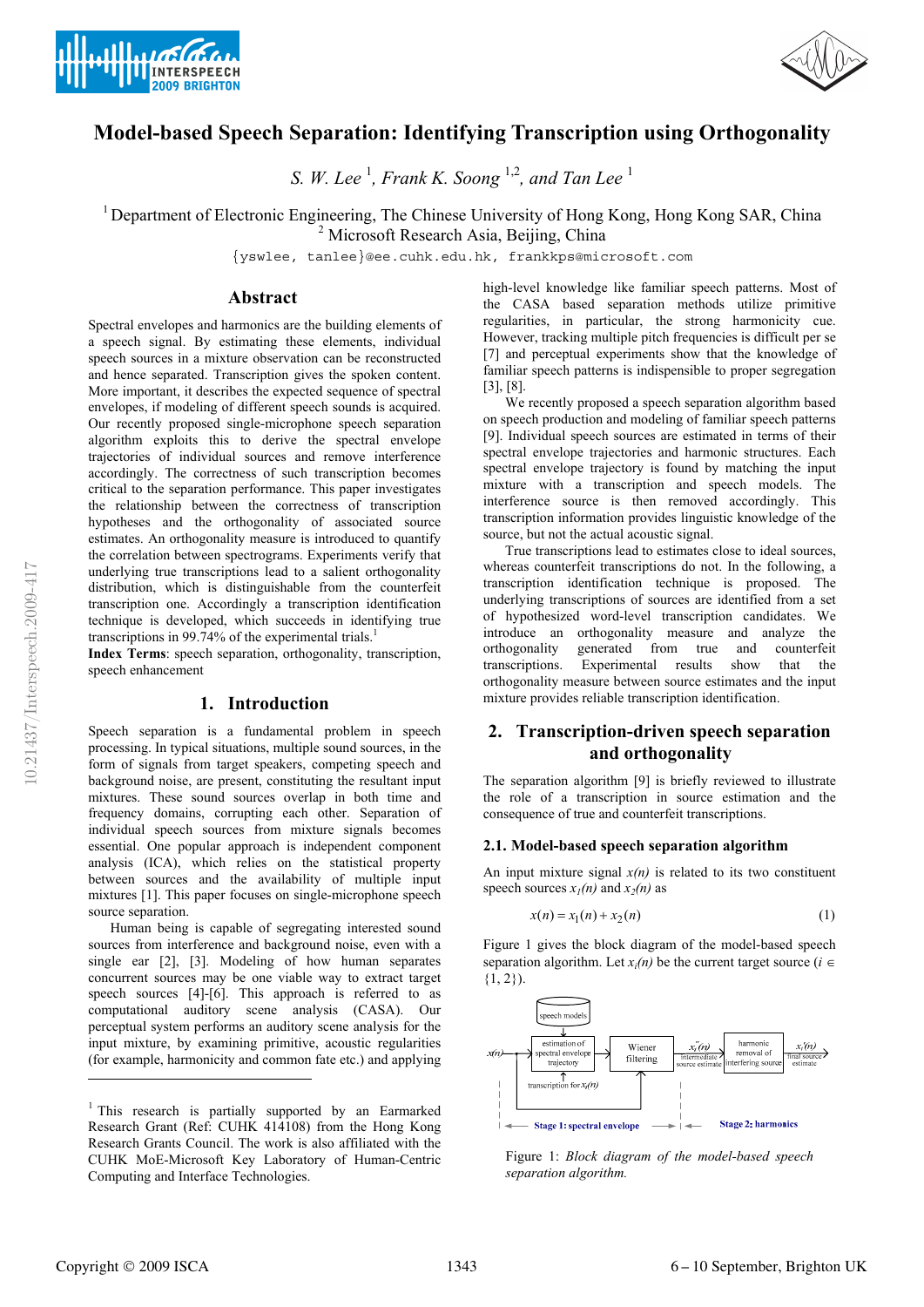$x_i(n)$  is estimated in a 'synthetic' manner, by working out the associated spectral envelope trajectory and harmonics. In Stage 1, speech models are used to represent the phoneticacoustic mapping (i.e. the normalized spectral envelopes for individual speech sounds). Consequently, the transcription dictates the expected sequence of spectral envelopes. Let  $P_{x_i}(\omega)$  be the power spectral density of  $x_i(n)$ . We estimate  $P_{x_i}(\omega)$  by forced alignment of  $x(n)$  with the transcription. By concatenating and replicating the model parameters according to the resultant state-level time-alignment,  $P_{x_i}(\omega)$  is revealed.  $P_{x_i}(\omega)$  is further revised by adjusting the gain at different time instants. Accordingly, a Wiener filter [10] is derived and applied to  $x(n)$ . A source estimate  $x_i''(n)$  is output. Wiener filtering is used here to remove the interference source. Recall that the input transcription explicitly determines the models and their order for the generation of spectral envelope trajectory, hence, correct transcription is necessary for proper separation. Stage 2 is aimed to retain the pitch harmonics of  $x_i(n)$  and remove any harmonics that belong to the interference source, as the harmonic structures of both  $x_1(n)$  and  $x_2(n)$ remain after Stage 1.

The filter output  $x_i''(n)$  varies with the input transcription, depending on  $P_{x_i}(\omega)$  estimated. In Figure 2, two distinct Wiener filters are shown. They are derived for different sources. The input mixtures are identical. Comparing the power spectra between the output and the associated Wiener filter, the output estimate closely follows the filter response and reflects the spectral characteristics of the filter. Hence, substantial difference between the two output estimates is observed.



Figure 2: *Two output power spectra generated by*  distinct Wiener filters. (left) Filter derived for  $x_1(n)$ ; *(right) Filter derived for*  $x_2(n)$ *. Identical input mixture signal is used.* 

#### **2.2. True and counterfeit transcriptions**

Suppose two Wiener filters are derived respectively by an underlying true transcription (that corresponds to the target source  $x_i(n)$  and a counterfeit transcription (belongs to neither of the sources). Considering the correlation between each filter output with the input mixture  $x(n) = x_1(n) + x_2(n)$ , it is expected that the one from the true transcription has a higher degree of correlation with  $x(n)$  than the one from counterfeit transcription. Note that the estimation error of a Wiener filter is orthogonal to the input mixture  $x(n)$ . As the output generated from a counterfeit transcription bears a component that represents the counterfeit transcription and an error component which is orthogonal to *x(n)*, consequently, this output will have negligible correlation to *x(n)*.

Moreover, for independent speech sources  $x_1(n)$  and  $x_2(n)$ , if both true transcriptions are used to construct the Wiener filters, one of the filter outputs will be close to  $P_{x1}(ω)$  with residue coming from  $x_2(n)$ . The other filter output will be close to  $P_{x2}(\omega)$  with residue coming from  $x_1(n)$ . Thus these two filter outputs will be correlated. If one or more counterfeit transcriptions are used instead, the two filter outputs will be orthogonal.

#### **2.3. Orthogonality measure**

The degree of correlation between random variables is often measured by the correlation coefficient [11]. For two waveforms or spectrograms, we use the angle of the inner product as a measure of correlation. The inner product of two real *n*-dimensional vectors  $(\mathbb{R}^n)$ ,  $y_l$  and  $y_2$ , is defined as

$$
\langle y_1, y_2 \rangle = y_1^T y_2 = \sum_{i=1}^n y_{1i} y_{2i}
$$
 (2)

We calculate the orthogonality  $\theta$  between the two non-zero vectors  $y_1$ ,  $y_2$  (as a measure of correlation in an angle sense) by

$$
\theta = \angle(y_1, y_2) = \cos^{-1}\left(\frac{y_1^T y_2}{\|y_1\|_2 \|y_2\|_2}\right) \tag{3}
$$

where  $\|\cdot\|_2$  is the Euclidean norm. The two norms in the denominator normalize the correlation and make the measure of orthogonality bounded and independent of the lengths of  $y_1$ and  $y_2$ . If  $\langle y_1, y_2 \rangle = 0$ , the  $y_1$  and  $y_2$  are orthogonal ( $\theta = \pi/2$  rad). The closer  $\theta$  to  $\pi/2$  rad (90°), the more orthogonal are the two vectors. This cosine angle can be related to correlation coefficient that the correlation coefficient of two zero-mean random variables represents the expected cosine angle between the two sampled vectors.

To measure orthogonality for our transcription identification task, the above inner product is operated on  $\mathbb{R}^{m \times n}$  (the set of  $m \times n$  real matrices). It is given by

$$
\langle Y_1, Y_2 \rangle = tr \Big( Y_1^T Y_2 \Big) = \sum_{i=1}^m \sum_{j=1}^n Y_{1ij} Y_{2ij}
$$
 (4)

for  $Y_1, Y_2 \in \mathbb{R}^{m \times n}$ , where *tr* denotes the trace of a matrix.  $\mathbb{R}^{m \times n}$ here represents the magnitude spectrogram space. Hence, *m* and *n* are the numbers of frequency bins and frames respectively. This inner product  $\langle Y_1, Y_2 \rangle$  is the same as the inner product of the corresponding vectors in  $\mathbb{R}^{mn}$  by taking the matrix elements column-wise or row-wise. As a result, the angle  $\theta$ , as our measure of the orthogonality between two magnitude spectrograms is given by

$$
\theta = \angle(Y_1, Y_2) = \cos^{-1}\left(\frac{tr(Y_1^T Y_2)}{\|Y_1\|_F \|Y_2\|_F}\right) \tag{5}
$$

where  $\left\| \cdot \right\|_F$  represents the Frobenius norm. Given that the inner product is operated on the magnitude spectrograms, the elements of  $Y_i$  are non-negative. This implies  $0 \le \theta \le \pi/2$ .

The experiments in the next section illustrate that the above angle-based orthogonality measure provides discrimination between true transcriptions and counterfeit transcriptions. Assume that *N* possible transcription hypotheses are available and the underlying true transcriptions are included. By examining the distribution of  $\theta$  generated from these hypotheses, a transcription identification technique is proposed to distinguish the true transcriptions of  $x_1(n)$  and  $x_2(n)$  from the others.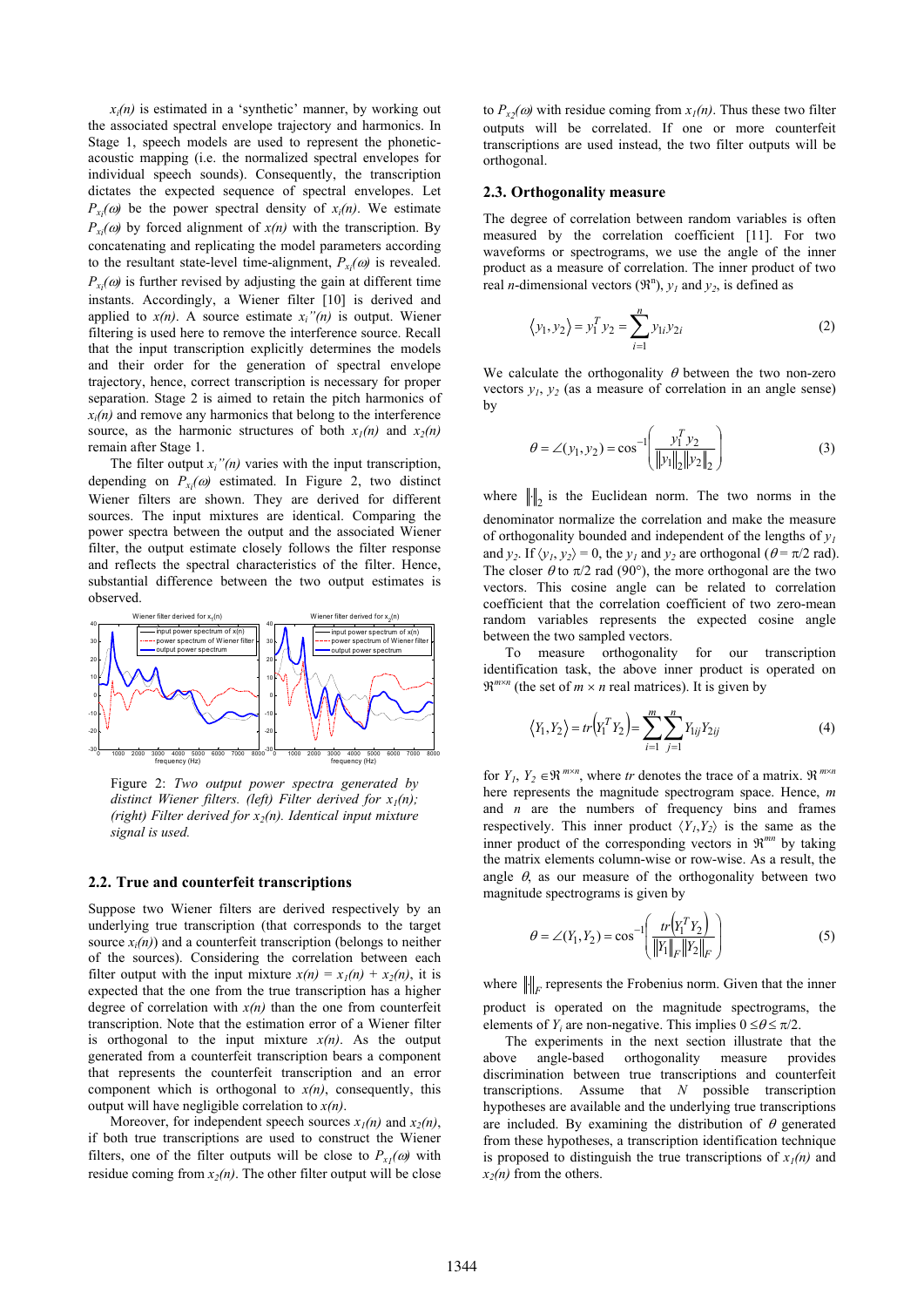## **3. Experiments and discussions**

The above inner-product based orthogonality measure is first applied to a set of speech sources. Orthogonality between ideal speech sources is examined. Then, statistics of the angle  $\theta$  collected from Wiener-filtered source estimates with true transcriptions is compared with those obtained from counterfeit transcriptions. 100 continuous speech utterances of American English from TIMIT corpus [12] are used. They are in distinct spoken contents. The average duration is about three seconds. There are 62 male and 38 female speakers. 4950 mixture signals are generated by mixing all possible combinations of two utterances at equal power.

Figure 3 depicts the experimental setup, specifically, the two spectrograms which orthogonality is measured from. The measurement is taken either: between both ideal speech sources  $x_1(n)$  and  $x_2(n)$  ( $\theta_4$ ); between one of the source estimates and the input mixture  $(\theta_R)$ ; or between both source estimates  $x_1$ "(n) and  $x_2$ "(n) ( $\theta_c$ ). To focus on the orthogonality of Wiener-filtered source estimates, the magnitude spectrogram of the source bearing the considered transcription is directly adopted to compute  $P_{x_i}(\omega)$ , acting as the aligned model sequence.



Figure 3: *Orthogonality measure is taken either between: both ideal speech sources*  $(\theta_4)$ *; one of the source estimates and the input mixture*  $(\theta_R)$ *; or both source estimates (* $\theta_c$ *).* 

#### **3.1. Orthogonality between ideal speech sources**

The orthogonality between ideal speech sources  $x_1(n)$  and  $x_2(n)$ is studied. Figure 4 shows the distribution of  $\theta_A$  measured from different source combinations. Most speech sources are found to be approximately orthogonal. The maximum and minimum  $\theta_4$  measured are 85.39° and 55.81° respectively. The mean and standard deviation are 74.03° and 4.21° respectively.



Figure 4: *Histogram of* θ*A measured between ideal speech sources.* 

## **3.2. Orthogonality between one source estimate and input mixture**

The orthogonality between a source estimate and the input mixture is examined here. The transcription hypothesis set consists of the 100 transcriptions from all the source utterances. For an input mixture, the constituent speech sources give the two true transcriptions and 98 remaining transcriptions are counterfeit.  $\theta_B$  from true transcriptions and counterfeit transcriptions are measured respectively.

Figure 5 depicts the histograms of  $\theta_B$ . Observing the distributions of  $\theta_B$  under cases of true transcriptions and counterfeit transcriptions, they are highly different. With counterfeit transcriptions, the source estimate and the input mixture are orthogonal, with  $\theta_B$  close to 90°; whereas with true transcriptions, the source estimate and the input mixture are correlated. Note that the distribution for true transcriptions is approximately symmetric with a mean value of 52.5°. This confirms that true transcriptions lead to source estimates correlated to input mixtures, but not for counterfeit transcriptions.



Figure 5: *Histograms of* θ*B measured between input mixture and source estimate. (left) True transcription; (right) Counterfeit transcription.* 

#### **3.3. Orthogonality between source estimates**

For an input mixture, there is a corresponding set of two underlying true transcriptions and  $(C_2^{100} - 1) = 4949$ counterfeit transcription sets, where  $C_2^N$  is the choose function. Over 4950 mixture signals,  $\theta_c$  measured from true transcription sets and from counterfeit transcription sets are analyzed. The results are given in Figure 6.



Figure 6: *Histograms of* θ*C measured between source estimates. (top) Both transcriptions are true; (bottom left) One true and one counterfeit transcription; and (bottom right) Both transcriptions are counterfeit.*